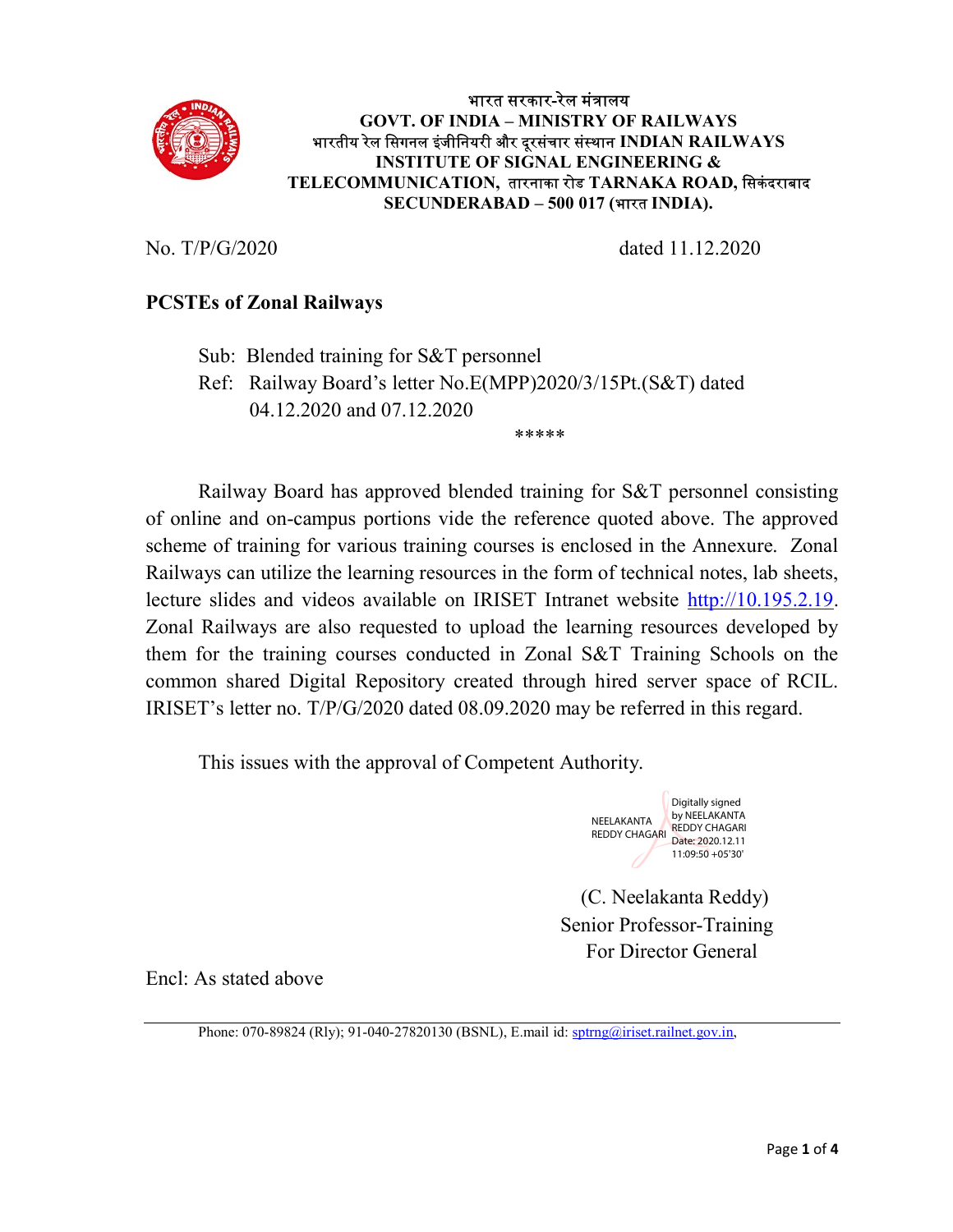# Blended training for S&T personnel approved by Railway Board vide letter no. E(MPP) 2020/3/15Pt. (S&T) dated 07.12.2020

#### Integration courses for Group B Officers

| Sl. | Course (Code)                                                    | Phase    | Present  |    | Blended form           |           |
|-----|------------------------------------------------------------------|----------|----------|----|------------------------|-----------|
| No  |                                                                  |          | duration |    | Online                 | On-Campus |
|     |                                                                  |          | (Weeks)  |    | (Weeks)                | (Weeks)   |
| 1.  | Integration Course for Group B<br>Officers (Tele to Sig) (IBSS)  | Phase I  | 03       | 06 | 04<br>(half day)       | 03        |
|     |                                                                  | Phase II | 03       |    |                        |           |
| 2.  | Integration Course for Group B<br>Officers (Sig to Tele.) (IBTT) | Phase I  | 02       | 04 | 03<br>02<br>(half day) |           |
|     |                                                                  | Phase II | 02       |    |                        |           |

Note: The training of Phase-II shall be taken up only after the completion of online and on-campus portions of Phase-I.

## Initial and Refresher courses for Supervisors

| Sl.                                              | Course (Code)                                                         | Phase    | Present  |    | <b>Blended</b> form |           |
|--------------------------------------------------|-----------------------------------------------------------------------|----------|----------|----|---------------------|-----------|
| No                                               |                                                                       |          | duration |    | Online              | On-Campus |
|                                                  |                                                                       |          | (Weeks)  |    | (Weeks)             | (Weeks)   |
|                                                  | <b>Mandatory Courses for Signal Supervisors</b>                       |          |          |    |                     |           |
| 1.                                               | Initial Course for App. JE (Signal)*<br>(ISJE)                        | Phase I  | 14       | 28 | 04                  | 11        |
|                                                  |                                                                       | Phase II | 14       |    | 04                  | 11        |
|                                                  | Initial course for Promoted JE<br>2.<br>Signal (Intermediate) (ISPJE) | Phase I  | 08       | 17 | 04                  | 05        |
|                                                  |                                                                       | Phase II | 09       |    | 04                  | 05        |
|                                                  | Initial course for App. JE/SSE<br>3.<br>(Design)* (IDSJE)             | Phase I  | 09       | 18 | 03                  | 07        |
|                                                  |                                                                       | Phase II | 09       |    | 03                  | 07        |
| $\overline{4}$ .                                 | Refresher Course for SSE/JE (Sig)<br>& $Drg$ <sup>#</sup> (RSSJE)     |          |          | 04 | 03                  | 01        |
| <b>Mandatory Courses for Telecom Supervisors</b> |                                                                       |          |          |    |                     |           |
| 5.                                               | Initial Course for App. JE<br>(Telecom)* (ITJE)                       | Phase I  | 14       | 28 | 04                  | 11        |
|                                                  |                                                                       | Phase II | 14       |    | 04                  | 11        |
| 6.                                               | Initial course for Promoted JE<br>Telecom (Intermediate) (ITPJE)      | Phase I  | 06       | 12 | 03                  | 04        |
|                                                  |                                                                       | Phase II | 06       |    | 03                  | 03        |
| 7.                                               | Refresher Course for JE/SSE<br>(Telecom)# (RTSJE)                     |          |          | 04 | 03                  | 01        |

\*Note on Initial courses for App JEs and SSEs – The trainees are required to join online classes from the group multi-media training infrastructure facility of Zonal Railways under the mentorship of nodal SSEs (course counselors) nominated by Zonal Railway.

# Note on Refresher courses for JE/SSE (Signal, Tele & Design) – On successful completion of 3 weeks online course, provisional refresher certificate valid for 1 year shall be issued.

General (for courses 1 to 3, 5  $\&$  6): Wherever two phases of training is there, training of Phase-II shall be taken up only after the completion of online and on-campus portions of Phase-I.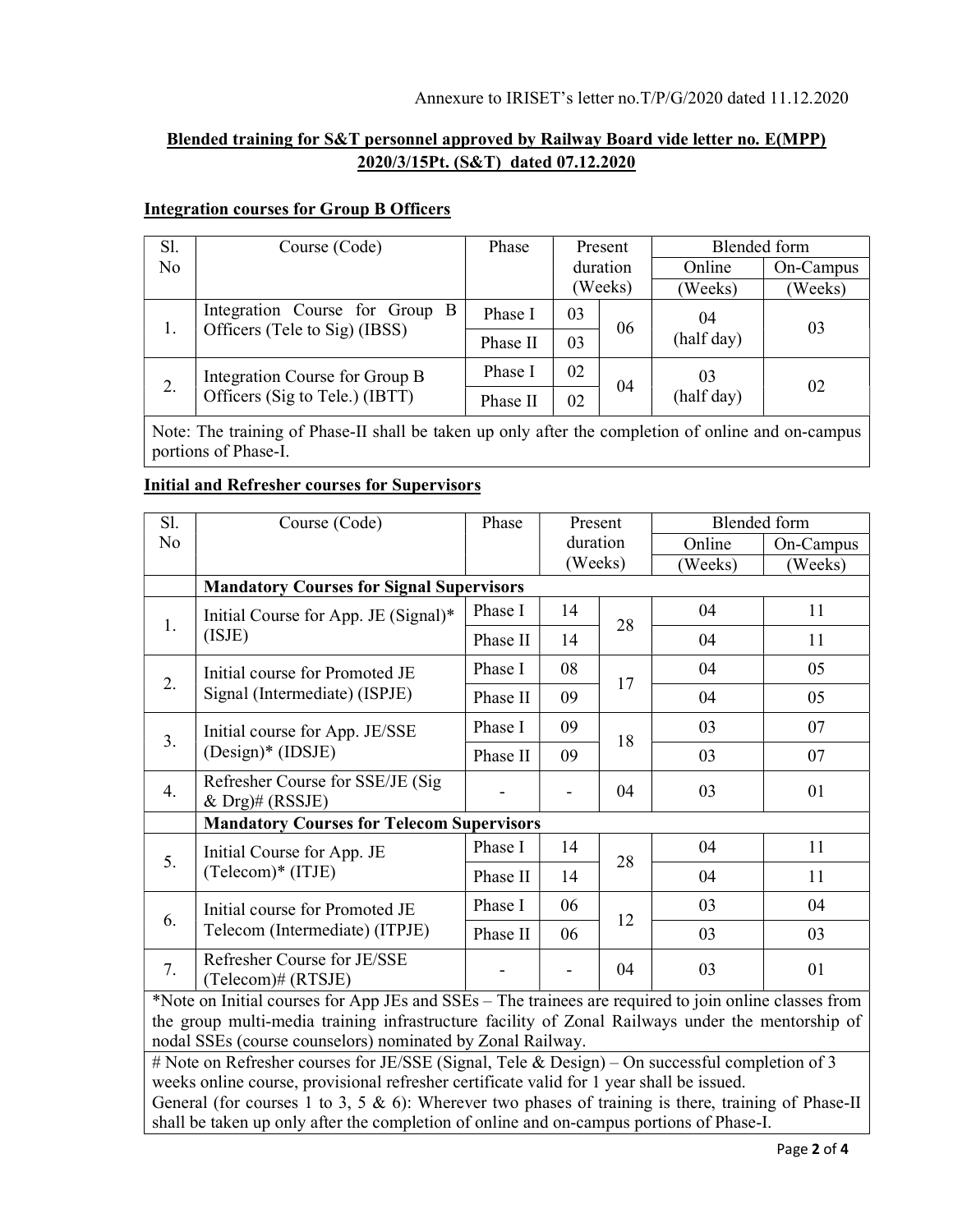|  |  | Initial and Refresher courses for Technicians and Helpers |
|--|--|-----------------------------------------------------------|
|  |  |                                                           |

| S.No                                                                                                                                                            | Course (Code)                                                                  | Present<br>Duration   | Duration of online and on-campus<br>sessions in blended form                                |  |
|-----------------------------------------------------------------------------------------------------------------------------------------------------------------|--------------------------------------------------------------------------------|-----------------------|---------------------------------------------------------------------------------------------|--|
| A                                                                                                                                                               | <b>Courses for the Helpers</b>                                                 |                       |                                                                                             |  |
| $\mathbf{1}$                                                                                                                                                    | Refresher course for Helper<br>(Signal) (SNT6A)                                | 2 weeks               | All these courses are to be conducted<br>entirely through on-campus mode                    |  |
| $\overline{2}$                                                                                                                                                  | Refresher course for Helper<br>(Telecom) (SNT6B)                               | 2 weeks               | only without any component of on-<br>line sessions as these are meant for<br>Group D staff. |  |
| $\overline{3}$                                                                                                                                                  | Induction course for unskilled<br>Helpers (Signal and Telecom)<br>(SNT1)       | 4 weeks               |                                                                                             |  |
| B                                                                                                                                                               | <b>Courses for the Technicians</b>                                             |                       |                                                                                             |  |
| 1                                                                                                                                                               | Initial course for App Technician<br>(Signal) Grade $-I$ (SNT2A)               | Phase I:<br>8 weeks   | 4 weeks (online) and 4 weeks<br>$($ on-<br>campus)                                          |  |
|                                                                                                                                                                 |                                                                                | Phase II:<br>17 weeks | 9 weeks (online) and 8 weeks<br>(on-campus)                                                 |  |
| $\overline{2}$                                                                                                                                                  | Initial course for App Technician<br>(Signal) Grade - III (SNT2B)              | Phase I:<br>8 weeks   | 4 weeks (online) and 4 weeks<br>(on-campus)                                                 |  |
|                                                                                                                                                                 |                                                                                | Phase II:<br>9 weeks  | 4 weeks (online) and 5 weeks<br>(on-campus)                                                 |  |
| $\overline{3}$                                                                                                                                                  | Foundation course for Promotee<br>Technician (Signal) Grade - III<br>(SNT9)    | 8 weeks               | 4 weeks (online) and 4 weeks<br>(on-campus)                                                 |  |
| 4                                                                                                                                                               | Initial course for App Technician<br>(Telecom) Grade III (SNT3)                | Phase I:<br>8 weeks   | 5 weeks (online) and 3 weeks<br>(on-campus)                                                 |  |
|                                                                                                                                                                 |                                                                                | Phase II:<br>9 weeks  | 5 weeks (online) and 4 weeks<br>(on-campus)                                                 |  |
| 5                                                                                                                                                               | Foundation course for Promotee<br>Technician<br>(Telecom) Grade III<br>(SNT10) | 8 weeks               | 4 weeks (online) and 4 weeks<br>(on-campus)                                                 |  |
| General note (for courses 1 to 5 under B): The training of Phase-II shall be taken up only after the<br>completion of online and on-campus portions of Phase-I. |                                                                                |                       |                                                                                             |  |